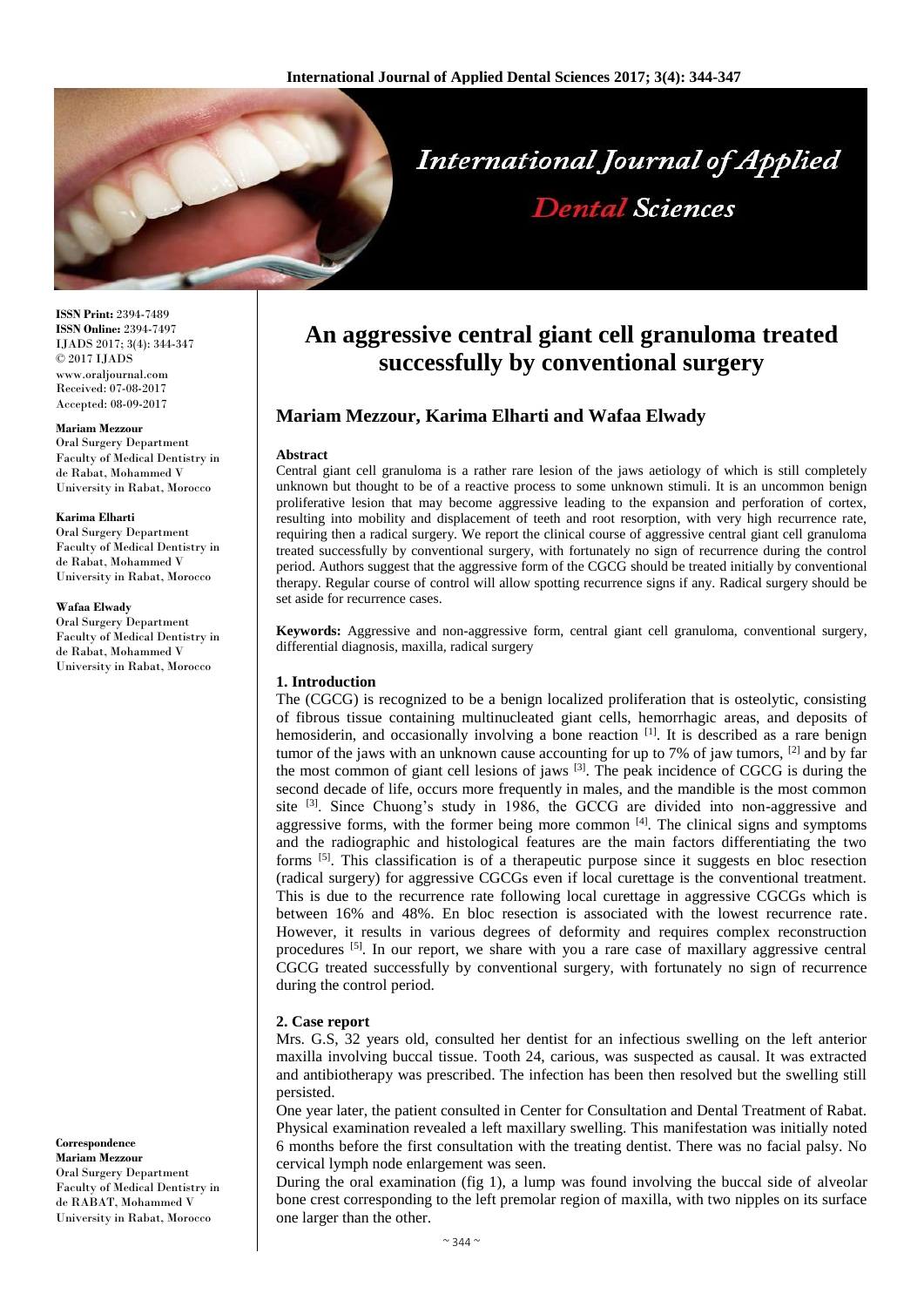#### International Journal of Applied Dental Sciences

It was firm, slightly depressible, and painful to palpation with a blowhole on the alveolar table. The covering mucosa was bluish. The tooth 23 was non vital and has a degree 2 mobility according to LINDHE classification.



**Fig 1:** Intra oral examination showing a lump involving the buccal side of alveolar bone crests corresponding to the left premolar region of maxilla, with two nipples (arrows) on its surface, one larger than the other

Pantomographic image (fig 2) showed a wide unilocular osteolytic area on the left premolar region of maxilla, with illdefined borders, extending from the second permanent molar to the canine. Teeth 24, 25, 26 and 27 were absent. A root resorption was observed on tooth 23. The radiolucency was not related to maxillary sinus and the nasal cavity.



**Fig 2:** Pantomographic image showing a wide unilocular osteolytic area on the left premolar region of maxilla, with ill-defined borders, extending from the second permanent molar to the canine. A root resorption is observed on tooth 23.

A surgical biopsy under local anesthesia was performed showing a voluminous bone cavity filled with a highly hemorrhagic, red-brown, soft tumor. The provisional diagnosis of giant cell lesion was made.

A phosphocalcic assessment was performed for differential diagnosis of a brown tumor of the jaws secondary to a hyperparathyroidism engendering a similar bone lesion and for witch treatment with calcitonin can be sufficient. The obtained results were normal.

The anatomo-pathological result of the biopsy suggested a central giant cell granuloma of the maxilla.

Considering results of the orthopantomogram, the biological assessment and the biopsy, a surgical intervention was decided and intraorally performed under local anesthesia.

Once the mucoperiosteal flap elevated, the tumor was immediately exposed. (fig 3 A) The characteristic appearance was found as a "fleshy reddish brown mass, looking like a splenic pulp" (Senthiles and Michaud, 1986)  $[6]$  (fig 3 B). During the excision, the tumor was highly hemorrhagic and crisp. A complete curettage of all colonized woven bone trabeculae of "wet sugar" consistency was performed until bone tissue of healthy appearance was obtained (fig 3 C). Due to its seating in the tumor, tooth 23 was extracted.

The excised specimen (multiple fragments measuring between 2.5 and 5 cm and the tooth 23) (fig 3 D) were subjected to an anatomo-pathological examination. A coverage antibiotherapy (Amoxycilline, 2g/day for 5 days), a level 2 analgesic (Codeine (20 mg) + paracetamol (400mg) 2cp, 3 times per day) and a mouthwash with 0.12 % chlorhexidine were prescribed. Toothbrushing with a 7/100 post-surgical toothbrush was recommended from the next day. The intraand postoperative course was uneventful.



**Fig 3**: (A-B-C) Intraoperative phases. (D**)** Macroscopical aspect of the lesion excised. It exhibits typical features of giant cell granuloma, "fleshy reddish brown mass, looking like a splenic pulp" (Senthiles and Michaud, 1986). On the right, the canine tooth shows root resorption (arrow).

At 1 month postoperatively, mucosal healing was obtained and no residual pain was indicated. The anatomo-pathological examination, according to histology and inclusion cytology, showed a gingival mucosa harboring multiple giant multinucleated cells associated with many regular and ovoid mononuclear cells. This cellular infiltrate bathes in much hemorrhagic suffusion. Bone span was also present. Neither cellular atypia nor mitosis were noted. The diagnosis of central giant cell granuloma of the maxilla was confirmed.

A radiological follow-up (fig 4) at 3 and 6 month postoperatively showed progressive bony healing and no sign of recurrence was noticed.



**Fig 4:** A radiological follow-up at 3 (A) and 6 month (B) postoperatively showing progressive bony healing.

#### **3. Discussion**

Central giant cell granuloma (CGCG) was first introduced by Jaffe in 1953 as a "giant cell reparative granuloma" to pass on that it was not a neoplasm  $[7]$ . However, despite long standing observations, the real etiology of CGCG is hitherto unknown [8, 9]. It has been suggested that it is the result of an exacerbated reparative process related to previous trauma and intraosseous hemorrhage that triggers the reactive granulomatous process [10]. In addition to trauma, some indications implicate inflammatory foci and a genetic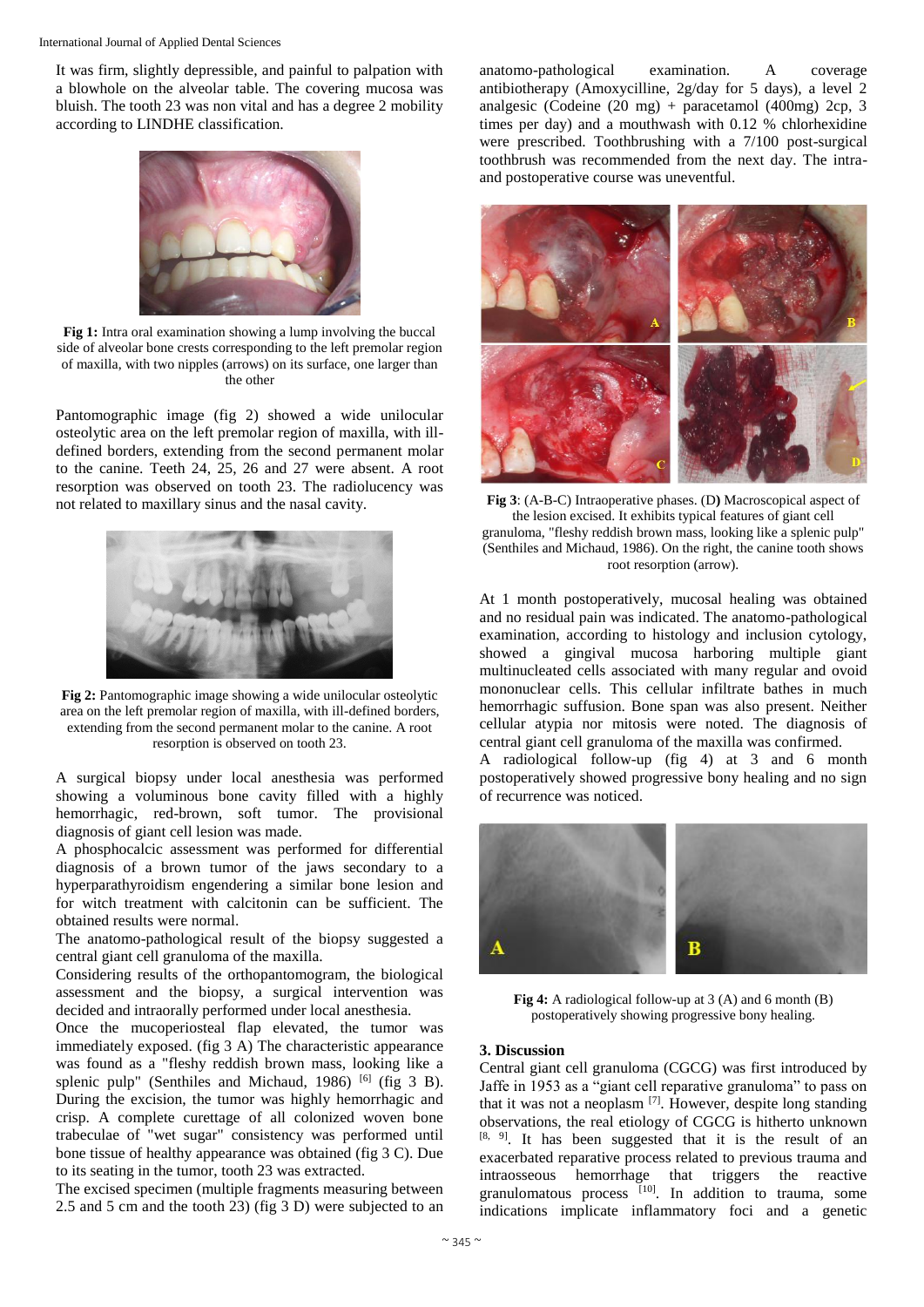predisposition  $[11, 12, 13]$ . The reparative term has been rejected in recent time because the lesions are typically destructive, never reparative [1] and trauma is not always a mandatory precursor [11].

Since the Chuong study in 1986,  $[14]$  several groups of clinicians have proposed that GCCGs may be divided into non-aggressive and aggressive forms,  $[8, 4]$  referring to its clinical and radiographic features:  $[10, 5]$ 

(a) Nonaggressive form, the most common  $[12]$ , appears as a bone swelling covered with brownish mucosa, functionally silent  $[8]$ . The lesion is usually slow-growing and asymptomatic. On the radiologic level, it presents as a wellcircumscribed radiolucent lesion [12] with no cortical perforation or root resorption in teeth affected, (which are displaced and sometimes still alive [8].

(b) Aggressive form is usually found in younger patients. It is more explosive, larger (greater than five centimeters) and grows rapidly <sup>[10]</sup>. It is usually associated with pain, mucosal ulceration, and sensory disturbances. It usually consists of a large lytic lesion, more often multilocular than unilocular, with cortical expansion, displacement of teeth, and root resorption  $[8, 12]$ . Most of the aggressive form features fit with our case which led us to consider it as such.

The radiological appearance of CGCG is not pathognomonic. It varies greatly and may be confused with that of many other lesions of the jaws [10]. Macroscopically the tumor tissue is reddish-brown, lumpy and haemorrhagic. The diagnosis of CGCG is compulsory confirmed by biopsy and according to the WHO definition in 2005, on the histological examination, these lesions include a fibrovascular stroma of reactional form in which we can find, in variable proportion and organization (but without true specificity):

- Areas of dense fibrous tissue;
- Osteoclast-like giant cells irregularly dispersed and often aggregated by spot;
- Hemosiderin deposits;
- Occasionally, spans of osteoid or bone tissue [15].

This histological aspect is common to all giant cell lesions, namely the brown tumors of hyperparathyroidism, cherubism (or familial multilocular cystic disease of the maxilla), the aneurysmal cyst and the giant cell tumor. These lesions must be considered in the differential diagnosis [8]. The brown tumor of hyperparathyroidism is a bone lesion related to primary hyperparathyroidism or secondary to chronic renal insufficiency complicated with osteodystrophy<sup>[9]</sup>. To help differentiate this lesion, serum calcium and alkaline phosphate levels are increased and serum phosphate levels are low [1]. The cherubism is an autosomal dominant disorder and present different clinical and radiologic features [16]. The lesions are generally bilateral, more mandibular, and affect more boys than girls. Radiologically bone cortices are blown under the effect of multiple multilocular osteolytic plaques [9]. Aneurysmal bone cyst also shows similar histological features and contain multinucleate giant cells with a similar morphology and distribution, but is the only one who present 'cavernous or sinusoidal blood filled spaces' [17]. Above all, CGCG is most difficult to differentiate from GCT without clinical and histological aids [10]. CGCG generally occurs at younger age than GCT [10]. Moreover, in GCT, giant cells are evenly spaced and contain a larger number of nuclei with no fibroblasts, hemorrhage, and deposition of osteoid, [10, 18] all of which are present in our specimen.

The recurrence rate is variable and depends on the biological behavior and the management of the CGCG. Non-aggressive

form seems to have low recurrence rates and is described to be successfully treated by enucleation and curettage alone [15]. However, in case of aggressive form, recurrence rate after conventional therapy ranges from 20% to 70%, and the en bloc resection is recommended for such case <sup>[5]</sup>. The dilemma is that the en bloc resection results in various degrees of deformity and requires complex reconstruction procedures [5]. This has raised concern and led to a search for other treatment options namely the application of some pharmacological agents. The aim is to prevent or at least minimize the extensive and mutilating surgical procedures characterized by detrimental functional outcomes and preserve vital structures and facial contours<sup>[5]</sup>. Pharmacological agents that have been used include the application of subcutaneous or nasal calcitonin, intralesional steroids, and subcutaneous injections of alpha interferon <sup>[2]</sup>. The use of calcitonin was proposed in 1993 by Harris, based on the similarity that exists between CGCG and the tumours of the hyperparathyroidism at histological level <sup>[2]</sup>. Calcitonin acts to lower calcium levels by inhibiting bone resorption, counteracting parathyroid hormone <sup>[4]</sup>. Concerning intralesional steroids injections, it was first describe by Jacoway et al. 1988<sup>[2]</sup>. Their use is based on the fact that the histopathology of CGCG resembles sarcoidosis, suggesting that because corticosteroid injection is an effective treatment of sarcoidosis, that it would be an effective treatment of CGCG<sup>[4]</sup>. Interferon is an antiviral and antiangiogenic agent. This treatment is based on the theory that these lesions may be proliferative vascular lesions. The interferon is thought to suppress the angiogenesis resulting in involution of the lesion. It may also induce the differentiation of mesenchymal stems cells into osteoblasts, leading ultimately to bone formation [4]. Concerning the effectiveness of those adjuvant therapies, only one small randomised controlled trial (RCT) of calcitonin for treating central giant cell granuloma (CGCG) of the jaws was conducted and, it was not possible to determine whether calcitonin is beneficially effective or harmful for patients with CGCG of the jaws. The effects of other active compounds are reported in several case reports and series but no RCTs. However the findings are controversial. The management of aggressive variant of CGCG can, thus, include en bloc resection or conventional surgery (aggressive curettage) with or without medical adjunctive treatment,  $[19, 2]$ . In the informed consent of the patient, we explained all the therapeutic possibilities and their possible consequences. The patient wanted to try her luck with the conventional surgery because of the aesthetic deficit engendered by the radical surgery. Fortunately we didn't observe any sign of recurrence during the control period (6 months).

### **4. Conclusion**

Central giant cell granuloma (CGCG) is an infrequent lesion in daily odontological practice. The currently available bibliographic data concerning the various possible treatments of the CGCG show that curettage surgery is the conventional treatment generating the least recurrence in case of nonaggressive form. For the aggressive form, there is still no consensus concerning the best therapeutique choices, ranging from conventional surgery with or without adjuvant therapy to radical surgery. Thus, and in the light of our case report, authors suggest that it would be reasonable to start by conventional surgery (enucleation and curettage) and set aside radical surgery for recurrences cases. Finally, the importance of early detection and knowledge of the diagnostic elements of this type of often benign tumors, but whose very